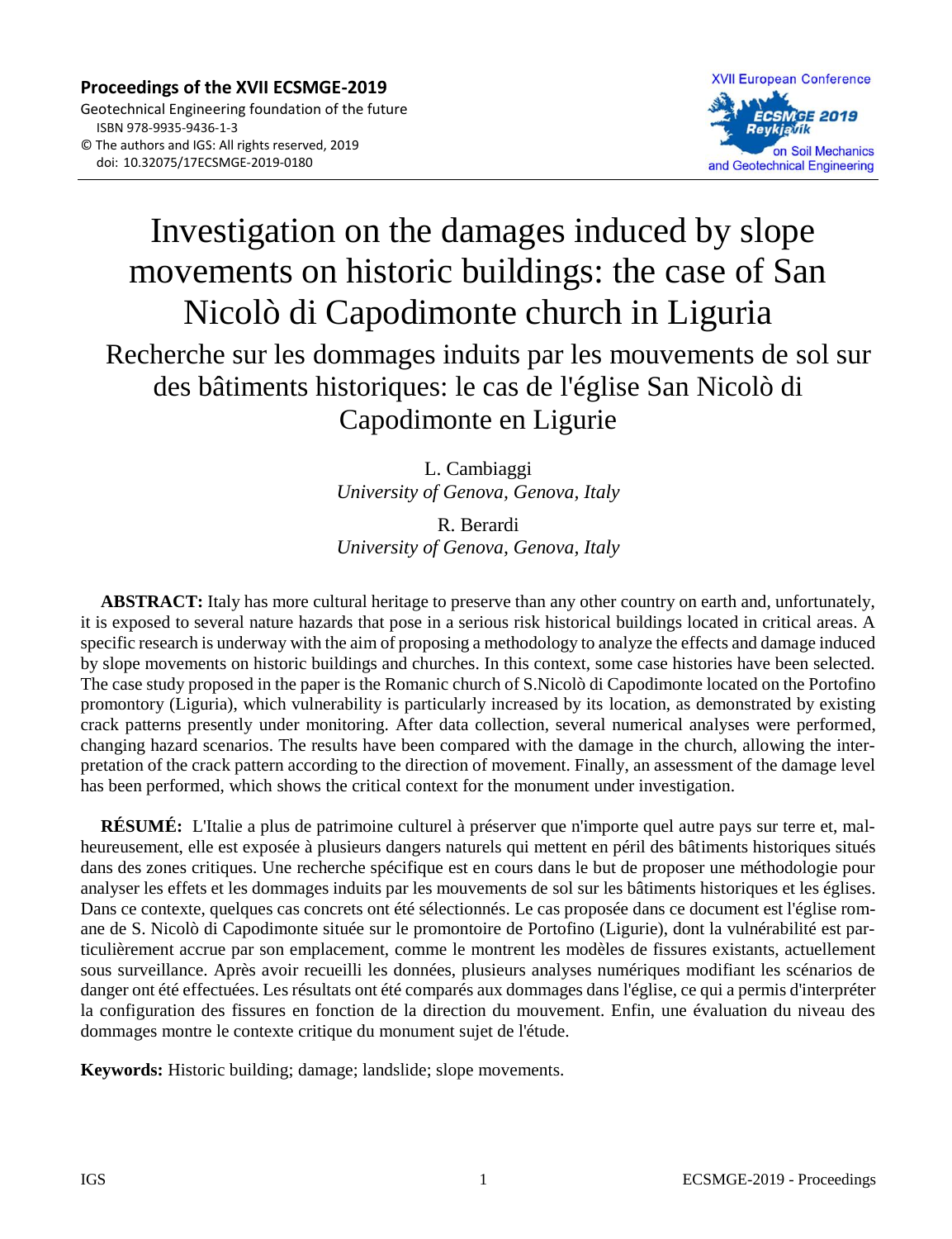### 1 INTRODUTION

Landslide risk analysis is a topic as interesting as complex. The difficulty lies both in the modeling of the landslide and, specially, in the evaluation of the effects of it on buildings. According to many authors (e.g. Glade, 2003; Douglas, 2007) many factors contribute to the difficulty of modelling landslide such as the strongly site-specific nature of landslide phenomena, the lack of accurate observational data of intensity and the different time and geographical scales always involved.

On the other hand, several authors proposed method for building damage evaluation, for example as a function of the buildings typologies or the modelling methods. Many design criteria, often empirical, do not explicitly consider soilstructure interactions when assessing potential damage to structure subject to induced movements. Moreover, many approaches refer to the building response to excavation-induced ground movements (e.g. Boscardin and Cording, 1989; Son and Cording, 2005; Schuster et al., 2009; Ou and Hsieh, 2011). Nevertheless, literature is lacking in information concerning modeling complex buildings such as churches, subjected to slow movements occurring in landslides.

The purpose of this paper is to describe a case study, being an example of a methodology under study for investigating the damages induced by slope movements on historic building, verifying the reliability of the traditional damage assessment methods as well.

## 2 SELECTION OF THE CASE STUDY

Italy has more cultural heritage to preserve than any other country on earth and, unfortunately, it is exposed to several nature hazards that pose in a serious risk historical buildings located in critical areas. So, the first step of the research was the selection of some cases study for Ligurian region. The choice of the case study has been made by superimposing the cultural heritage map and the landslide susceptibility map of the Liguria region by the means of QGIS software. Only churches and active landslide have been considered. As a result, over 30 churches have been selected in the Ligurian territory.

The Church of San Nicolò di Capodimonte, one of them, is an ancient Catholic place of worship of the Archdiocese of Genoa and has been included in the list of Italian national monuments. The church is located in a hilly area in Camogli, along the pedestrian street San Rocco-Porto Pidocchio, along the coast between Camogli and Punta Chiappa, on the western side of the Promontory of Monte di Portofino.

The church, whose construction probably dates back to the eleventh century (Cavaciocchi et al., 2009), is a construction of limited dimensions and has a single nave with a transept and apses (Figure 1). On the upstream side there is the bell tower, while on the sea side, in the transept area, the church is connected to the rectory and to a small building called "Casa dei Pescatori" (Fishermen's House), which has been a shelter for local fishermen in the past. S.Nicolò is located in an area classified with a high level of landslide susceptibility and in a position close to a large active landslide. The area in which the complex is located is limited by two natural streams along which the water flows and the groundwater is canalized.

The presence of a very clear crack pattern has placed the attention on the church, bound by the Superintendency, which has planned some structural monitoring in recent years.



*Figure 1: Plant and section of San Nicolò*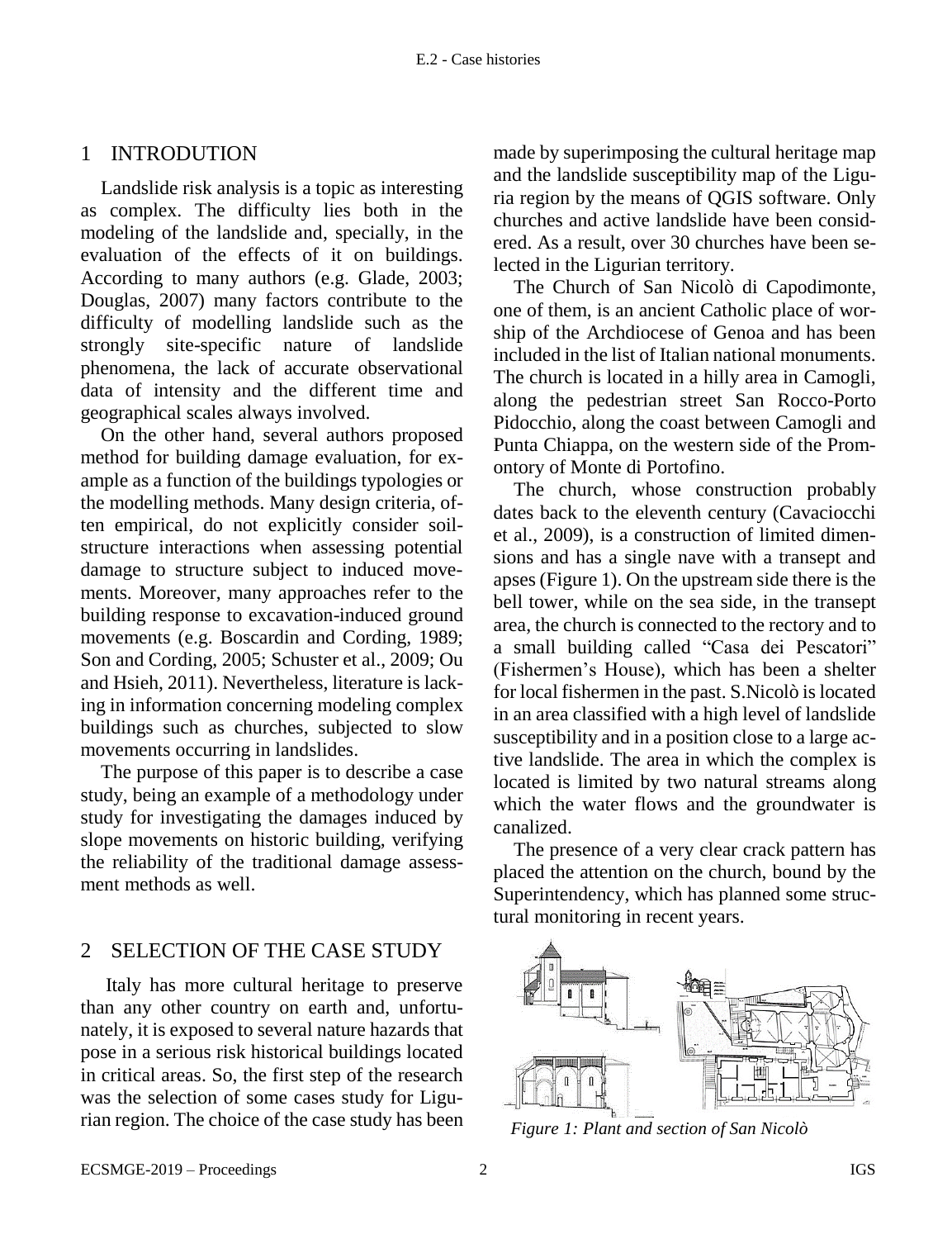# 3 DATA COLLECTION

Over the years, the area has been subject to various monitoring investigations and geological and geotechnical surveys, that are summarized below.

Since 2006 a structural monitoring system has been implemented by using electrical crack gauges, which allow to follow the evolution of the cracks in different zones of the church.

In 2002, geological and geotechnical investigations were carried out with the aim of defining the stratigraphical sequence of the site. A terrain analysis were performed as well. In particular, the results of seven electric tomographic sequences, five refraction seismic tests and four dynamic penetration tests with medium-light penetrometer (accessibility to the site is difficult: the area is accessible only via a pedestrian path) are available.

Unfortunately, the geotechnical information do not allow a detailed definition of the subsoil geotechnical model.

A typical sequence of the Ligurian slopes has been recognized ad assumed: under a surficial heterogeneous clastic blanket, about 3-4m thick, a 2-3 m thick layer of highly fractured/weathered rock is encountered; the bedrock is a marly limestone belonging to the formation of the Flysh of Monte Antola. Intact rock is typically classified as a class C-H of the Deere-Miller classification

|                                          | <b>Blanket</b> | <b>Fractured</b><br>rock | <b>Bedrock</b> |
|------------------------------------------|----------------|--------------------------|----------------|
| $\gamma$ (kN/m <sup>3</sup> )            | 19             | 23                       | 27             |
| Vp(m/s)                                  | 500-800        | 800-2100                 | 3300           |
| c' $(kN/m2)$                             | 4              | 40                       | 100            |
| $\phi'$ (°)                              | 30             | 35                       | 42             |
| v                                        | 0.33           | 0.3                      | 0.25           |
| $E_{50}$<br>(MN/m <sup>2</sup> )         | 100            | 198                      | 7000           |
| $E_{\text{oed}}$<br>(MN/m <sup>2</sup> ) | 79.2           | 158.4                    |                |

*Table 1: Geotechnical characterization*

system, while, as a rock mass, RMR usually ranges from 40 to 60. Close to the San Nicolò complex, the limestone bedrock has a transition to the conglomerate of Portofino.

Table 1 shows the main geotechnical parameters (γ unit weight, Vp P wave velocity, c' effective cohesion, ϕ' friction angle, ν Poisson's ratio,  $E_{50}$ ,  $E_{\text{oed}}$  secant Young and oedometric moduli) adopted in the FEM analyses, according with the available data, experience on similar contexts and calibration trials.

As far as groundwater condition is concerned, reference was made to the measurements of two piezometers located on the pedestrian road from San Rocco di Camogli down towards San Nicolò; observing similarity in terms of stratigraphical sequence, the values detected during the piezometric monitoring were considered to estimate the oscillations of the groundwater level within the most superficial layers, despite the distance of the piezometers from the church.

In winter 2017 a laser scanner survey was performed by the authors, but for the church and for the neighbouring area, including other buildings and the natural slope. Through the acquisition of the 3D point cloud and its processing in CAD, it was possible to obtain the plano-altimetric profile of the area in an accurate way, improving the plano-altimetric profile obtained by processing technical charts and the available land survey. Figure 2 shows, for example, an image of the data processing.



79.2 158.4 *Figure 2: 3D laser scanner survey*

#### IGS 3 ECSMGE-2019 - Proceedings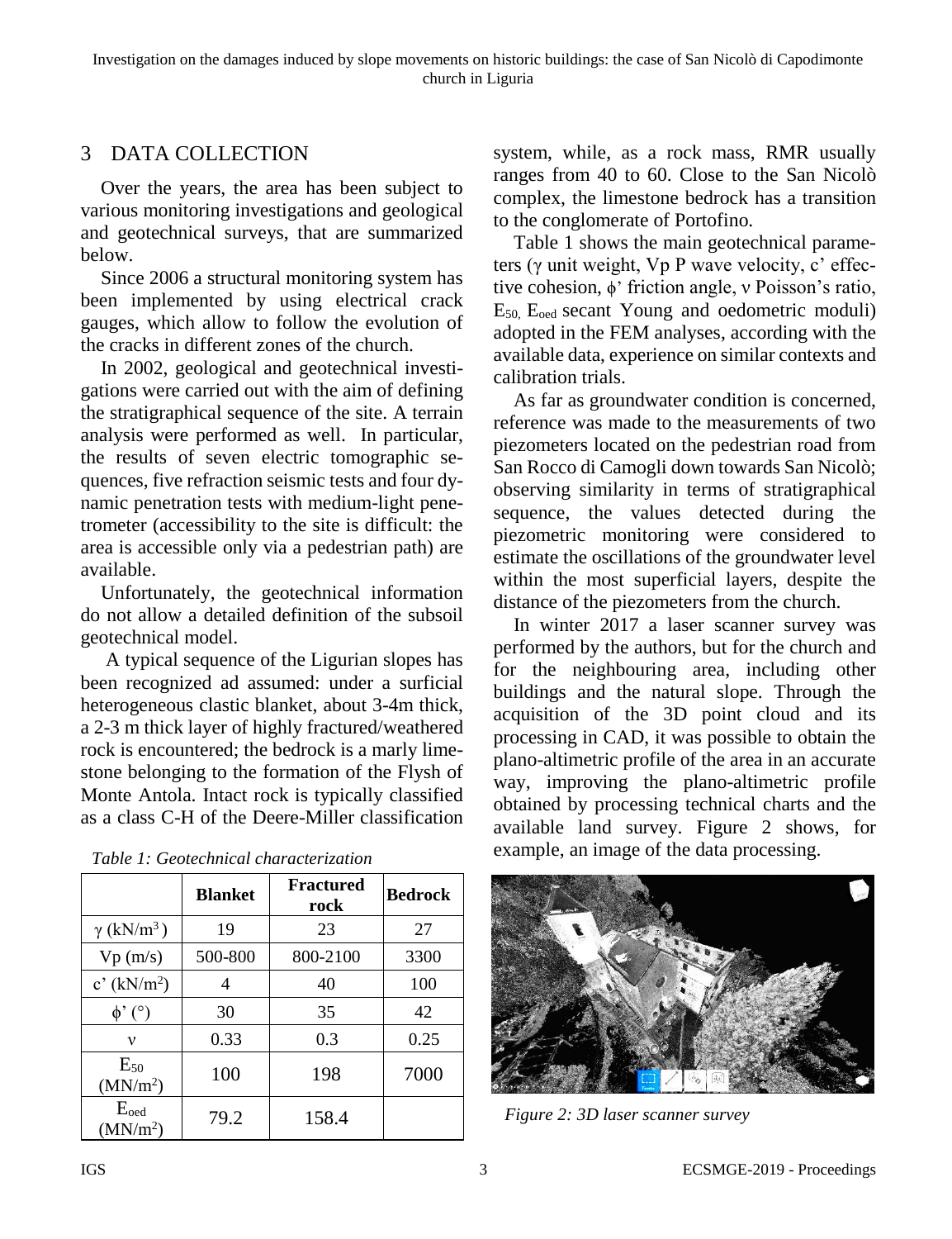To perform the analysis, a series of cross sections of the San Nicolò complex has been identified, by the elaboration of the point cloud; they can be subdivided into three main categories (Figure 3):

- Sections along the maximum slope line (A, B,  $C$ :

- Sections parallel to the church facade (D, E, F); - Sections perpendicular to the trace of the stream placed close to the church (G, H, I).

## 4 NUMERICAL MODEL

After having collected and elaborated the data, a series of FEM analyses have been carried out by the code PLAXIS 2D. Particular attention has been paid to sections B, E and I.

The groundwater level has been varied in different position (according to piezometric monitoring) to evaluate its influence, under both freefield conditions and with the presence of the structural complex.

In preliminary analyses the different soil types have been modelled with the elastic-perfectly plastic Mohr-Coulomb model; then, more accurate FEM analyses have been performed adopting the HSM model (Hardening Soil Model), a nonlinear isotropic hardening model used to better simulate the real behaviour of soils. The aim was to investigate the settlement profiles in each section, under different groundwater levels, both in free-field conditions and by introducing the presence of superstructures. For example, the trend of horizontal displacements in section E is shown in Figure 4 that illustrates how the maximum displacements due to groundwater oscillations are concentrated precisely in the San Nicolò complex area.

Once the analysis in free-field conditions have been performed, the next step involved modelling the presence of the complex (church and Fishermen's House) to highlight its influence on the settlement profile.



*Figure 3: Sections considered in the analyses*

It is worth observing that modelling soil-structure interaction is a very complex task, especially in the case of masonry and irregular structures, such as the church here analysed.

For the preliminary objectives of this research, still in progress, a schematic and simplified approach for modelling the superstructure has been chosen: starting from the geometric survey of the church and the Fishermen's House, having assessed the thickness of the walls, the number of floors, the area extension of the plants, the size of the building footprints on each section and the characteristics of masonry, average contact pressures of about 100 kN/ $m^2$  and 110 kN/ $m^2$  have



*Figure 4: Horizontal displacements due to groundwater oscillations*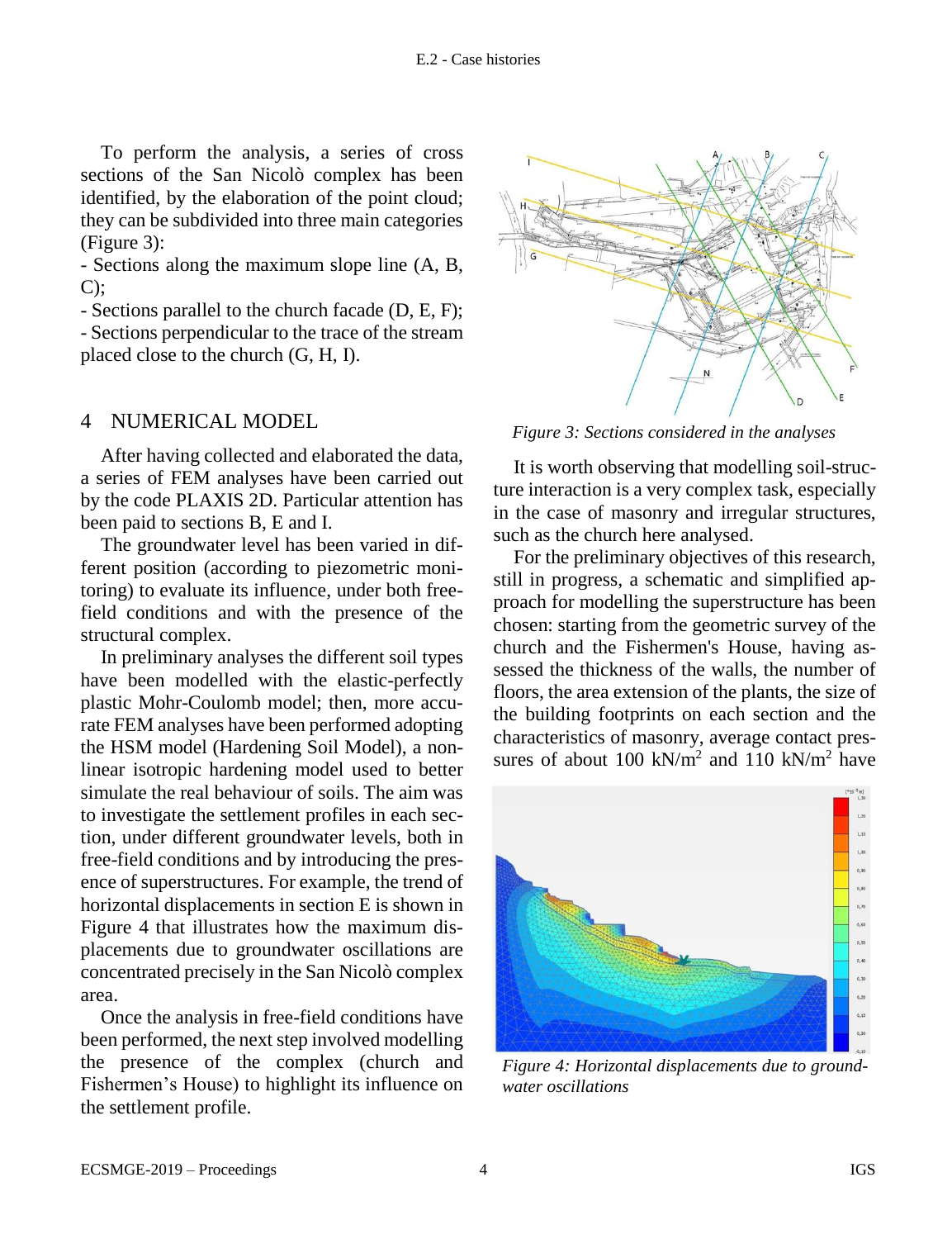Investigation on the damages induced by slope movements on historic buildings: the case of San Nicolò di Capodimonte church in Liguria

been assumed for the Fishermen's House and for the church, respectively.

The model of the complex has been carried out using clusters of materials and dimensions suitable to be equivalent to the pressures so calculated. The Young's modulus has been varied from 800 to 2500 MPa in order to investigate its influence on the displacements profile. More detailed and accurate analyses, in relation to this parameter, will be carried out starting from a precise survey of the structures, adopting more rigorous approaches as well (e.g. Losacco et al., 2014), thus diversifying the performance of the church from that of the Fishermen's House.

With the presence of the buildings in both sections B and E, plastic analyses have been performed varying again groundwater level conditions, to simulate cycles of natural and seasonal oscillations; the stable displacements obtained after an appropriate number of cycles have been so adopted.

The maximum displacements are concentrated under the Fishermen's House (as shown in Figure 5 and 6-a) which influences the performance of the S. Nicolò church to which it is connected.

The analyses also show how, as the number of cycles increases, the single zones of shear strain



*Figure 5: Settlements (a) and horizontal displacements (b) at foundation level*

concentration tend to be joined in a single potential failure surface (Figure 6-b).

Finally, the numerical analyses have provided results in good agreement with actual evidences observed in the area, also referring to other sections under examination. For example, the reliability of the analyses have been proved by the observation of local phenomena of instability that actually occurred the blanket in the recent past,



*Figure 6: FEM analyses results: Horizontal displacement (a) and shear strain concentration (b)*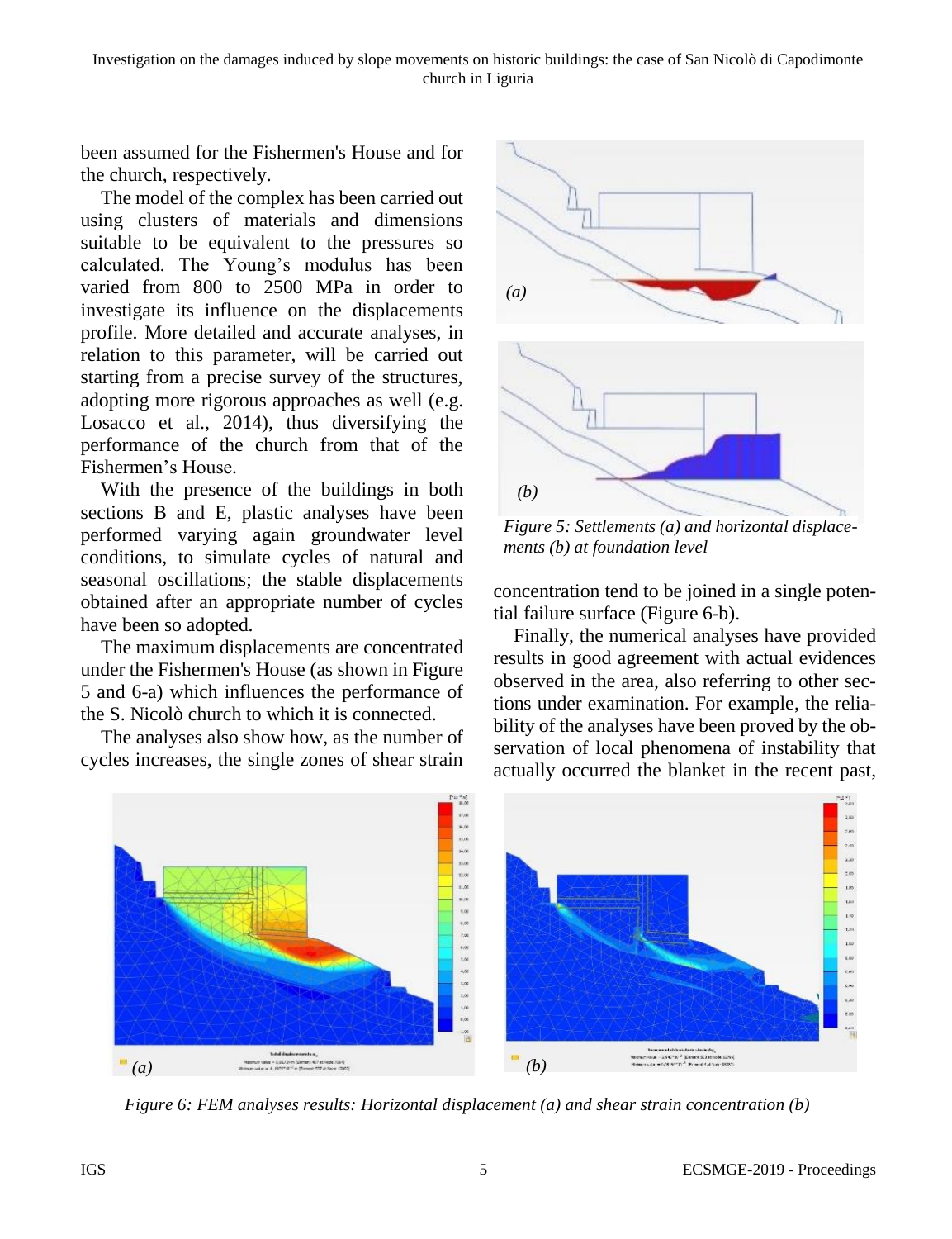that the numerical analyses have been able to figure out.

## 5 DAMAGE ANALYSIS

Once the displacement profiles have been obtained, the crack pattern of the S. Nicolò complex has been studied. From the profile at the founding level of Fishermen's House, highlighted by the analyses, a correspondence can be observed between the relative settlements in section E and the identified damage; in fact, serious cracks have been detected at the ground floor of the Fishermen's House (Figure 7).

The effect of the connection between the two buildings, which is highlighted in the analysis in the drag effect that one structure exerts on the other, points out the criticality of this portion of the complex. This is also confirmed by the concentration of damage observed in the transept, placed where the Fishermen's House is connected to the church (Figure 7-8).

The presence of other damages with an almost perfectly perpendicular trend with respect to the aforementioned cracks, also presupposes the presence of a phenomenon of local subsidence probably due to infiltration of water below the apse of the church (Figure 8). This aspect is supported by water discharge from the floor, in periods of heavy rain, and by the presence of a stream outside the apse in which, during those periods, water is canalized. The whole obtained results have pointed out a possible correlation between the re-opening of cracks and particularly rainy periods, which necessarily influences the oscillations of groundwater level and the phenomena of local infiltration.

The comparison between damage monitoring and cumulative rain frequencies in recent years has shown an effective correlation between these phenomena.

Finally, to make an approximate evaluation of the damage, the results obtained for section E



*Figure 7: Crack pattern along section E*

were considered, assessing separately the condition of failure in the two structural bodies of the church and the Fishermen's House.

For the church, considering a section at the foundation plane, maximum displacements  $u_x$ and  $u<sub>v</sub>$  of the order of 1 cm are obtained, which, compared to the 12 m plan dimensions of the church transept, provide mean lateral deformation values  $ε$ <sub>L</sub> and angular distortion β equal to about  $8 \cdot 10^{-4}$  and  $1 \cdot 10^{-4}$ , respectively.

Analyzing the results of the Fishermen's House, horizontal displacements are higher, also



*Figure 8: Crack pattern perpendicular to the one shown in Figure 7*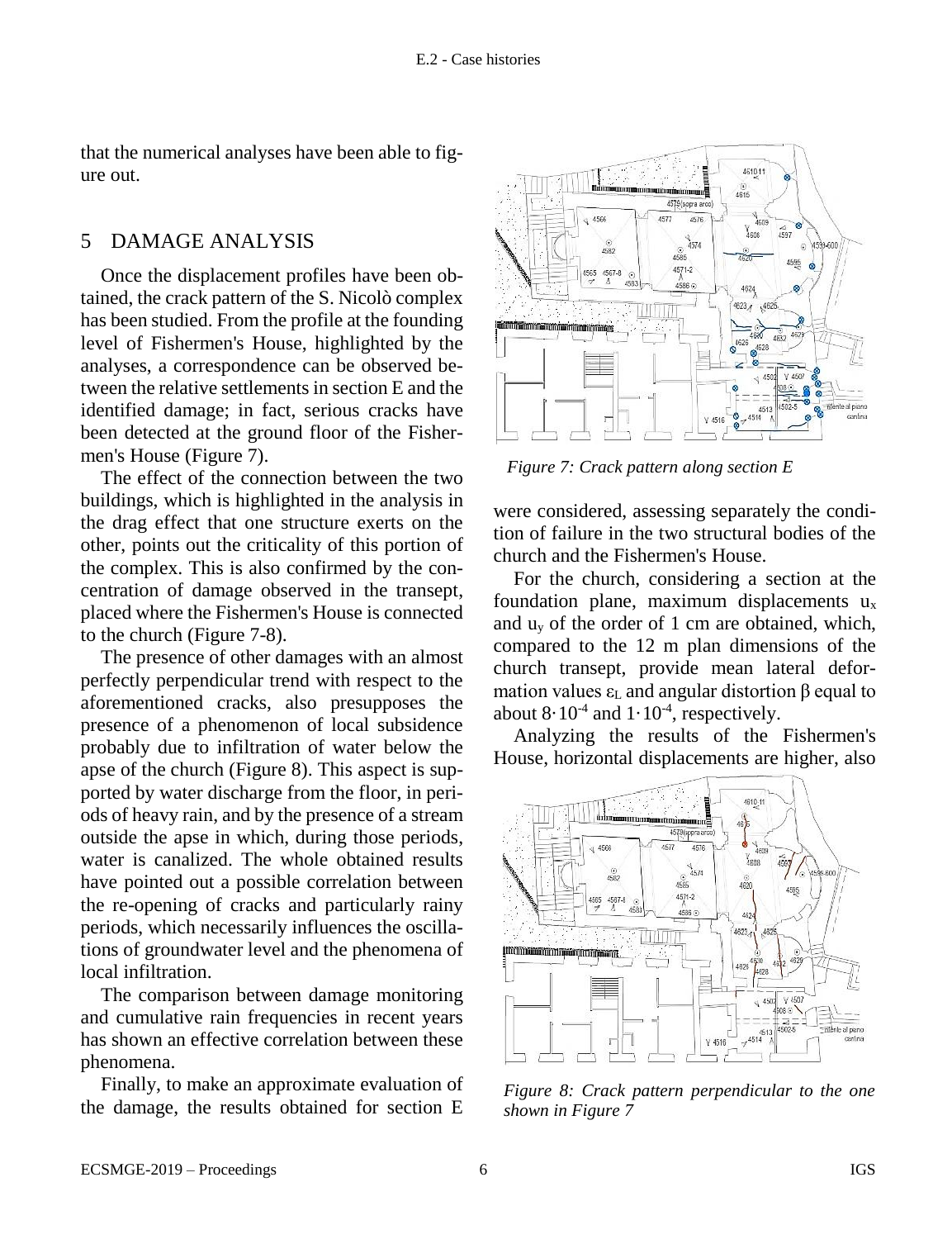associated with a phenomenon of differential settlements; this leads to values of  $\varepsilon_L$  equal to about 2.6 $\cdot$  10<sup>-3</sup> and of β about 1.6 - 2 $\cdot$  10<sup>-4</sup>.

The values of horizontal deformation and angular distortion were used to estimate the degree of damage according to the approaches suggested by Son and Cording (2005) and Schuster et al. (2009), particularly committed to deep excavations (Figure 9). According to the Son and Cording's approach the damage is slight (for the church) to medium (for the Fishermen's House). A similar result is obtained with the approach proposed by Schuster et al., being the Damage Potential Index DPI equal to 16 (slight damage) and 52 (moderate damage) respectively for the church and the Fishermen's House.

These results correspond to the actual survey of the cracks, which appear more serious in the basement of the Fishermen's House, compared to those of the church that, although relevant, have a generally lower opening.

# 6 CONCLUSION

This work is part of a research program aimed at proposing a methodology to study and assess the damage risk on historical buildings, in order to propose and quantify restorative and reinforcement measures. The specific case the complex of S.Nicolò di Capodimonte, included in the list of Italian national monuments and subject to landslide phenomena, has been reported in the paper. The problems encountered in the analysis of such a complex system have concerned both structural and geotechnical aspects, since the information available, obtained from previous surveys, was not sufficiently exhaustive, as often happens in these cases. In this regard, the numerical analyses carried out have been simplified due to the lack of more information for the geotechnical and stratigraphical characterization of the site. Further improvements can be made for the analysis of soil-structure interaction, realizing a better



*Figure 9: Abacus for the evaluation of the level of damage (adapted from Son and Cording, 2005)*

schematization of the part in elevation that takes into account the structural complexity of the church. The obtained results, despite the simplifications adopted, are consistent with the level of building damage actually observed; it allows to provide useful indications both for the planning of integrative investigations and to propose intervention measures aimed at reducing the vulnerability of the structures and the landslide hazard.

# 7 REFERENCES

- Boscardin, M. D., Cording, E. J. 1989. Building response to excavation-induced settlement. *Journal of Geotechnical Engineering*, **115** (1), 1–21.
- Cavaciocchi,P., Lastrico C., Molinari A., Pesce G., Soppa S. 2009. Studi sull'antica Chiesa di San Nicolò di Capodimonte a Camogli. *Publication for public use.*
- Douglas, J. 2007. Physical vulnerability modelling in natural hazard risk assessment, *Natural Hazards and Earth System Science*  **7***,* 283–288.
- Glade, T. 2003. Vulnerability assessment in landslide risk analysis, *Die Erde* **134***,* 121– 138.
- Losacco N., Burghignoli A., Callisto L. 2014. [Uncoupled evaluation of the structural damage](https://scholar.google.it/scholar?oi=bibs&cluster=17995530225803773918&btnI=1&hl=it)